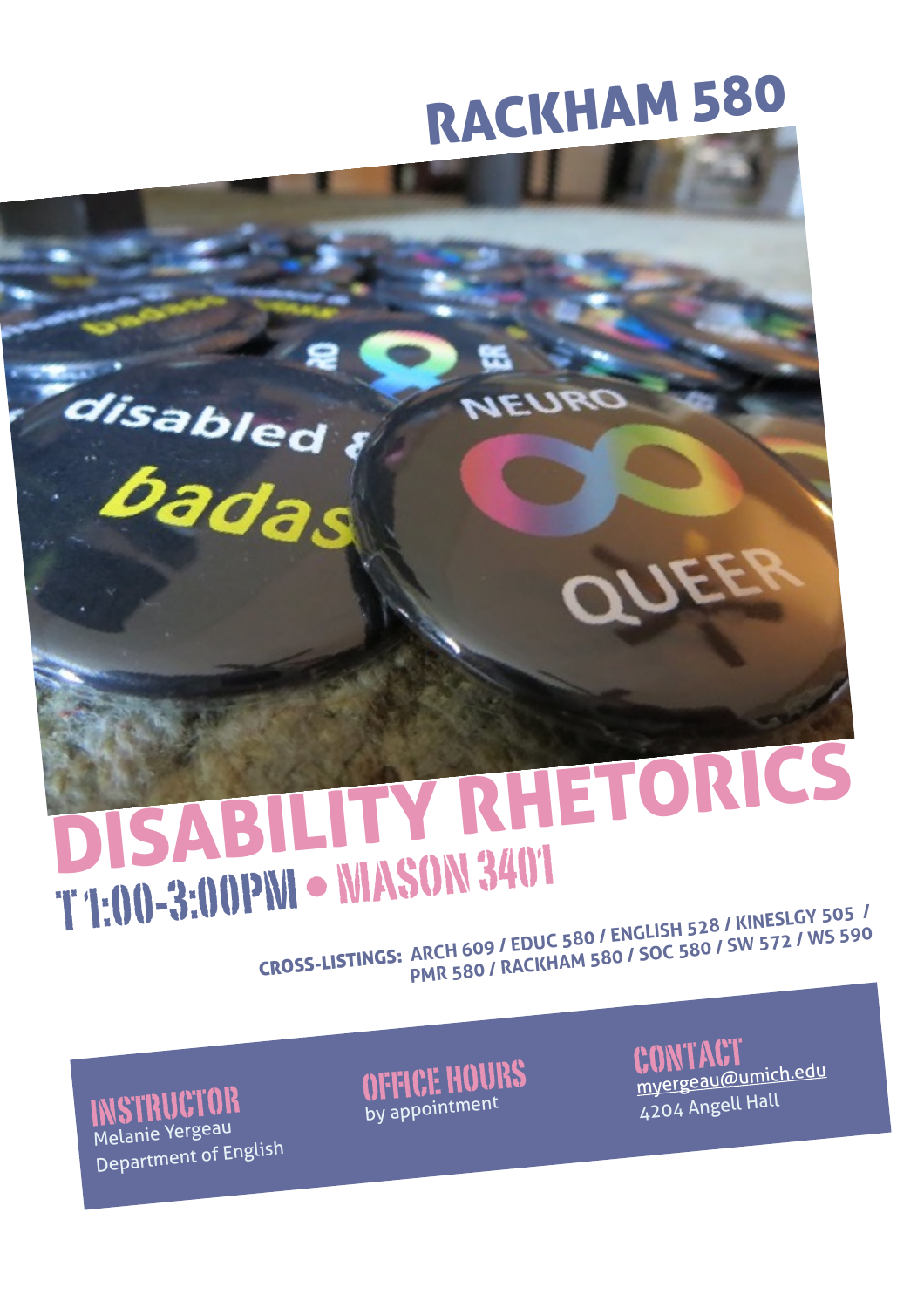# **Course description and objectives • • •**

In 1984, Jim Corder described rhetoric as an "inventive universe," as a "a way of being in the world." That same year, disabled activists nationwide protested inaccessible public transit, with many arrested and thrown from their chairs as they chained themselves to buses and blockaded doorways and streets with their bodies.

In this class, we will explore the many inventive universes that disability  $-$  as embodiment, as critical modality, as site of reclamation and protest  $-$  yields in past and present moments. Among other items, our explorations will take us through rhetorical theory and theories of affect and embodiment, multimodal technologies, and intersectional discourses on disability, race, gender, sexuality, and class. Our conversations will consider the topoi, commonplaces, and rhetorical affordances of disabled being in the world, by means of disability literature, blogs, and pedagogical offerings.

## **Required materials • • •**

McGuire, Anne. (2016). *War on Autism: On the Cultural Logics of Normative Violence.* University of Michigan Press. [Available via Project Muse. Requires UM login.]

OToole, Corbett. (2015). *Fading Scars: My Queer Disability History*. Autonomous Press.

Readings posted to Canvas.

### **Assignments + activities • • •**

**1 credit:** 6 reading responses (one of which *must* be a final reflection), participation & attendance

**2** credits: 6 reading responses, artifact offering, participation & attendance

**3** credits: 6 reading responses, artifact offering, proposal + final project, participation & attendance

#### **Reading responses**

Throughout the semester, you will be expected to compose at least six responses to our course readings (to be posted to our Canvas discussion forum) and to comment on your peers' posts as well. These postings will enliven our discussion and thus be an important part of our time together.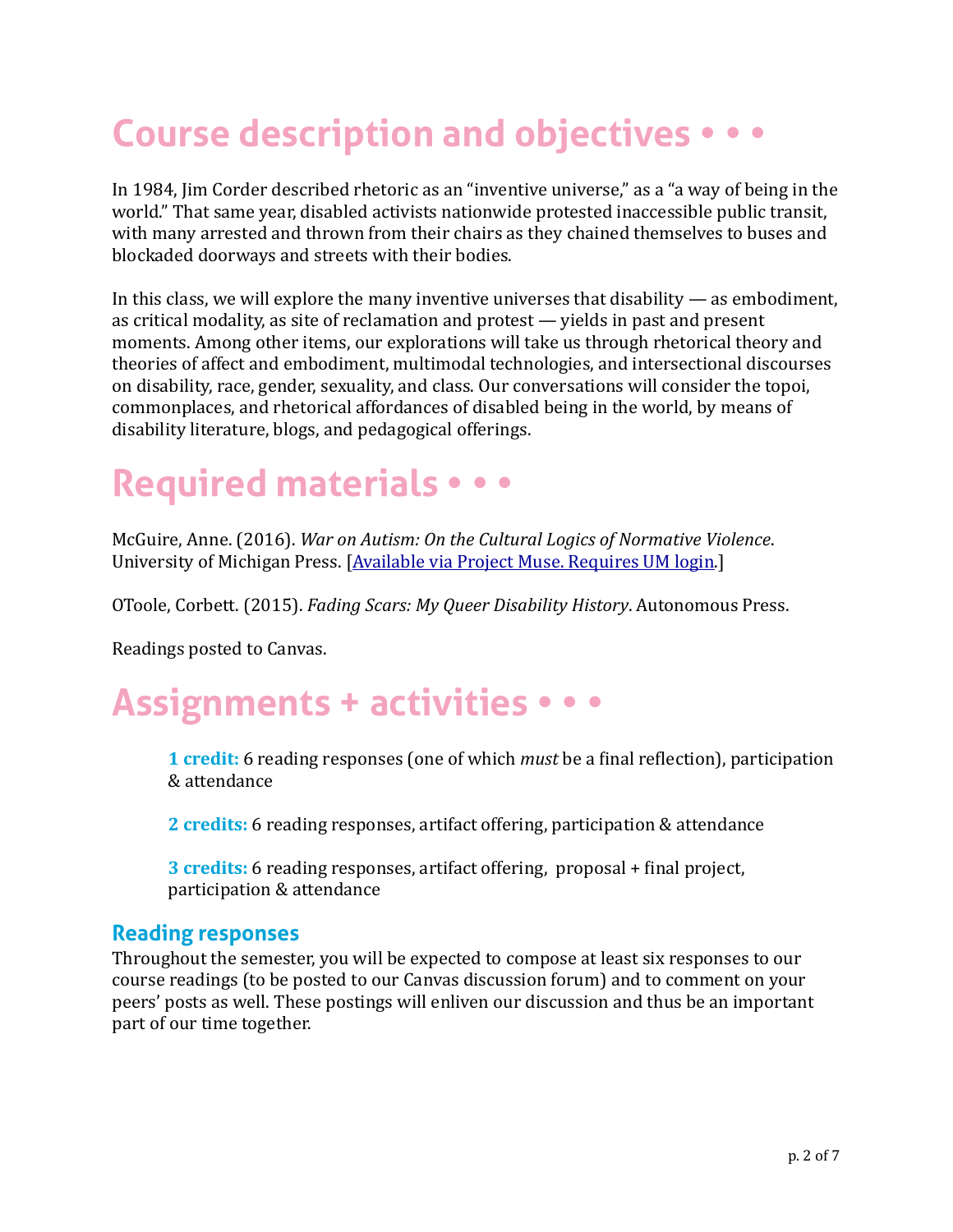#### **Artifact offering**

You will each sign up to bring in one artifact for offering, and you will present your artifact to the class and write a short, critical response on Canvas. Think of the artifact offering as a kind of "contemplative warm up" to begin class each day. Plan to spend about seven to ten minutes sharing this artifact with the class and talking about some of the questions that brought you to this artifact or that the artifact raises for you.

Your artifacts should come from the world around you and they should, of course, be related to disability in some way—to our work or conversations this semester. Some ideas: a text that you ran into recently, some choice quotation, an advertisement, song lyrics, TV show, film, media character, newspaper story on a real person or event, a toy, a moment in your own reality... the possibilities are endless. You might also think of offering an artifact that might in some way connect to your major field of study or to your own experience of/ with disability.

Importantly, in sharing your artifact, you need also to consider its in/accessibility. Do not, for instance, show us an uncaptioned video clip, unless your analysis and discussion of the artifact pertains to the video's lack of captions. In other words, think about the ways in which your artifact not only topically but formally addresses disability (or fails to). What assumptions does your artifact make of its audiences? In what ways is it in/accessibly designed? 

#### **Final project**

This final project is a rather flexible one. You may compose your project in any form, mode, genre, or register that makes most sense for your field. Your project might take form in/as poetry, technical or field reports, seminar papers, multimodal narratives (video, audio, artwork), syllabi or lesson plans, and so on. Your project should be broadly comparable to what is being produced in a 500-level (i.e., intro to grad school) class in your home discipline. This means that your project should be researched, with relevant and supporting sources that take form as citations, interviews, and/or background work for your project. You might think of the artifact offering project, for instance, as a preparatory move in this regard. 

As well, with your project I will ask you to also include a short statement (2 to 3 pages) that positions your work within the context of our class. This statement should be both explanatory and reflective: It should provide detail that guides our reading/viewing, but it should also reflect on the process of creation and its connections back to disability studies.

Midway through the semester **(October 25)**, I will ask you to submit an informal proposal that describes your intent for the project, in terms of form, scope, topic, and audience. We will discuss your proposals in class together. As well, I have reserved our last two class sessions (December 6 & 13) for workshopping of your projects. During this time, you will share your work with the class, as well as offer feedback for your peers.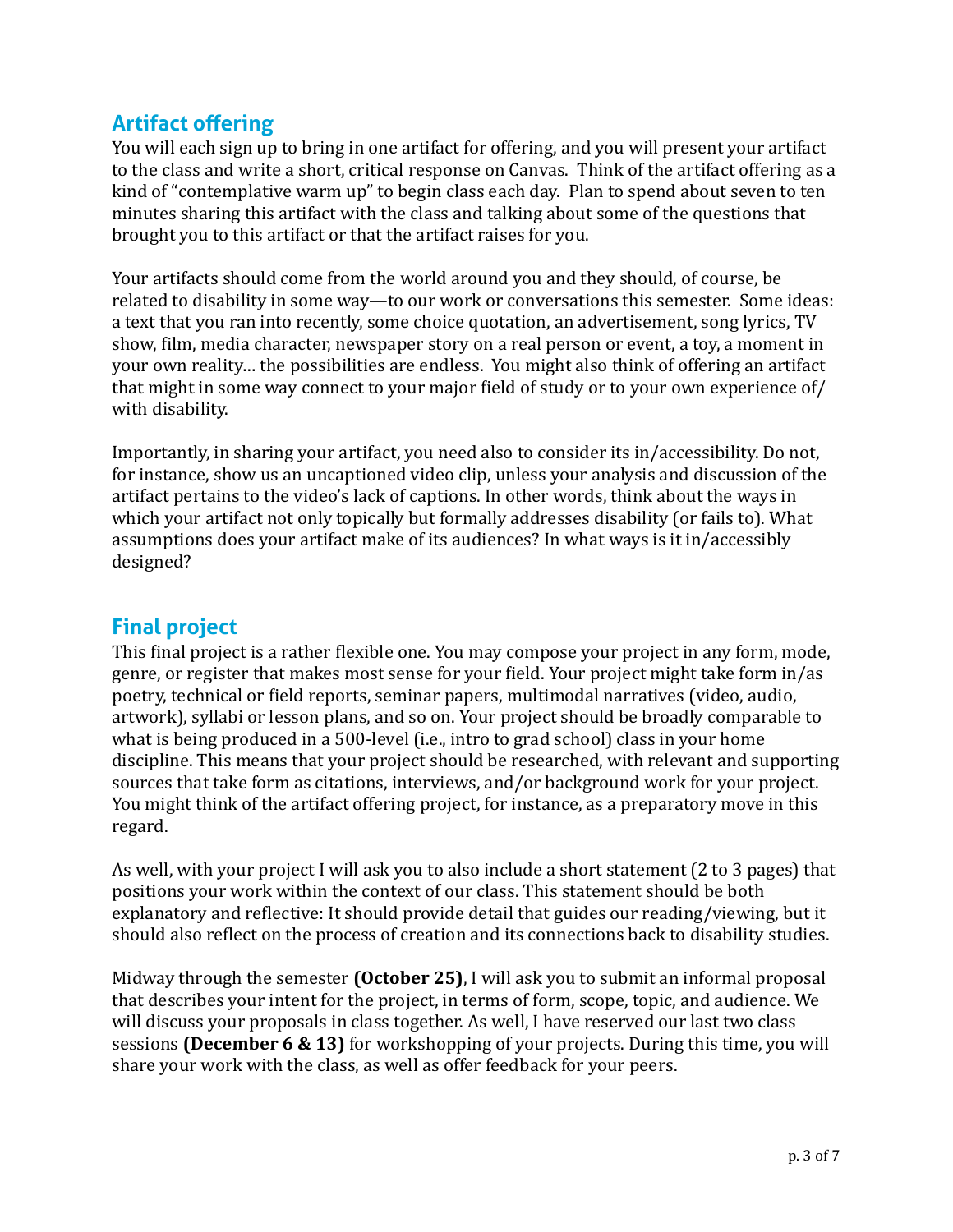\*\* 1-credit folks: Your final reading response will take form as a reflection on the course, including some of your peers' final projects. You may use these workshop sessions as material for these reflections.

# **Course policies • • •**

**Participation** // Effective participation in class discussion means being well-prepared through reading, paying careful attention to others, and contributing to the ongoing conversation (online or off) by offering a reflection based on the reading, posing a question, or identifying passages that are confusing or difficult to understand. Some people best participate in person, others in writing. Please be prepared to make your thoughts known through the modality that works best for you.

### **Access • • •**

**Accessibility & accommodations** // Services for Students with Disabilities, located in G-664 Haven Hall, offers services for students with documented disabilities. With or without documentation, it is my intent to make our learning experience as accessible as possible. I am especially interested in providing any accommodations that have been best determined by you and/or SSD staff in advance. Regardless of whether or not you are registered with SSD, please let me know what we can do to maximize your learning potential, participation, and general access in this course. You can contact SSD at (734) 763-3000 or http://ssd.umich.edu/.

**Our space** // Our classroom, 3401 Mason, is designated as an "accessible" room. As we'll quickly learn, an institutional designation of accessibility does not necessarily embody nor encourage inclusion or participation of every kind of bodymind. While our classroom, for instance, has automatic door openers, it also bears furniture designed and arranged under normative conditions for normative bodies. We will, throughout the semester, tear apart this room—intellectually, critically, metaphorically, and physically. If, at any point, the design of our space is impeding access, please bring this to my attention (and, if you're comfortable doing so, to the attention of the class).

**LSA Instructional Support Services // ISS provides equipment and technical support to** students enrolled in LSA classes. Depending on your project choices, you might benefit from using ISS's resources throughout the semester. ISS operates three centers where UM students may check out AV equipment for classroom use and for short-term loans. You can contact ISS at (734) 615-0100 or email them at [lsa-iss-reservations@umich.edu.](mailto:lsa-iss-reservations@umich.edu)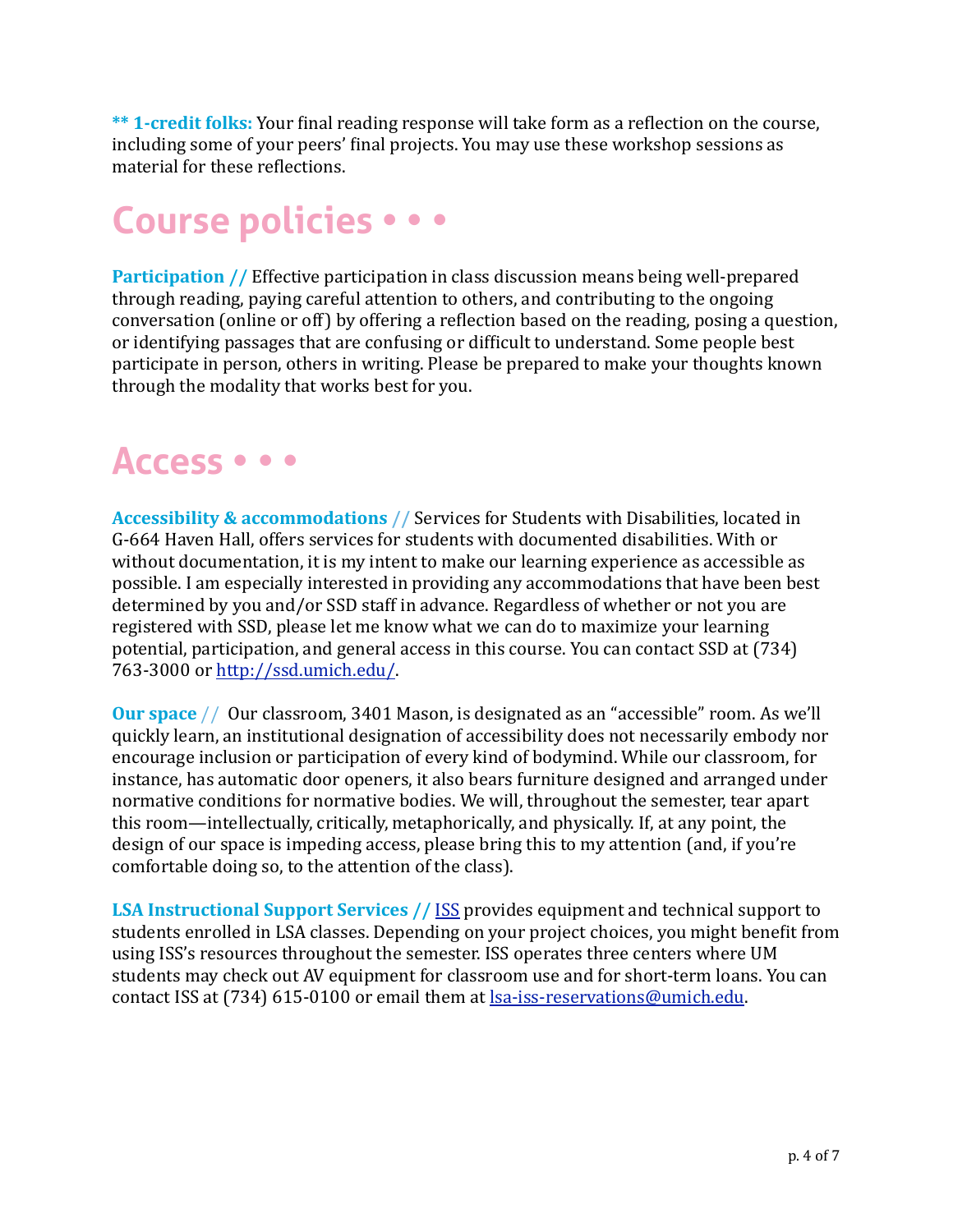### **SCHEDULE**

|                                               | <b>Reading Due</b>                                                                                                                                           | <b>Assignments Due</b> |  |  |
|-----------------------------------------------|--------------------------------------------------------------------------------------------------------------------------------------------------------------|------------------------|--|--|
| <b>Week 1: Introductions</b>                  |                                                                                                                                                              |                        |  |  |
| T9/6                                          | Linton, "Disability Studies / Not Disability Studies"                                                                                                        |                        |  |  |
| Week 2: Narrative, poetics, & [crip] identity |                                                                                                                                                              |                        |  |  |
| T9/13                                         | Ferris, "Crip Poetry, or How I Learned to Love the Limp"<br>Milner, "Voice Giving (Way)"                                                                     |                        |  |  |
|                                               | Weise, "Cloning Disabled Subjects"                                                                                                                           |                        |  |  |
|                                               | Poems: Howe, "The Star Market"; Glück, "The Cripple in<br>the Subway"                                                                                        |                        |  |  |
| Week 3: Pedagogy & profession                 |                                                                                                                                                              |                        |  |  |
| T9/20                                         | Erevelles, "Coming Out Crip"<br>Kerschbaum et al., "Faculty Members, Accommodation,<br>and Access in Higher Education"<br>Cherney, "The Rhetoric of Ableism" |                        |  |  |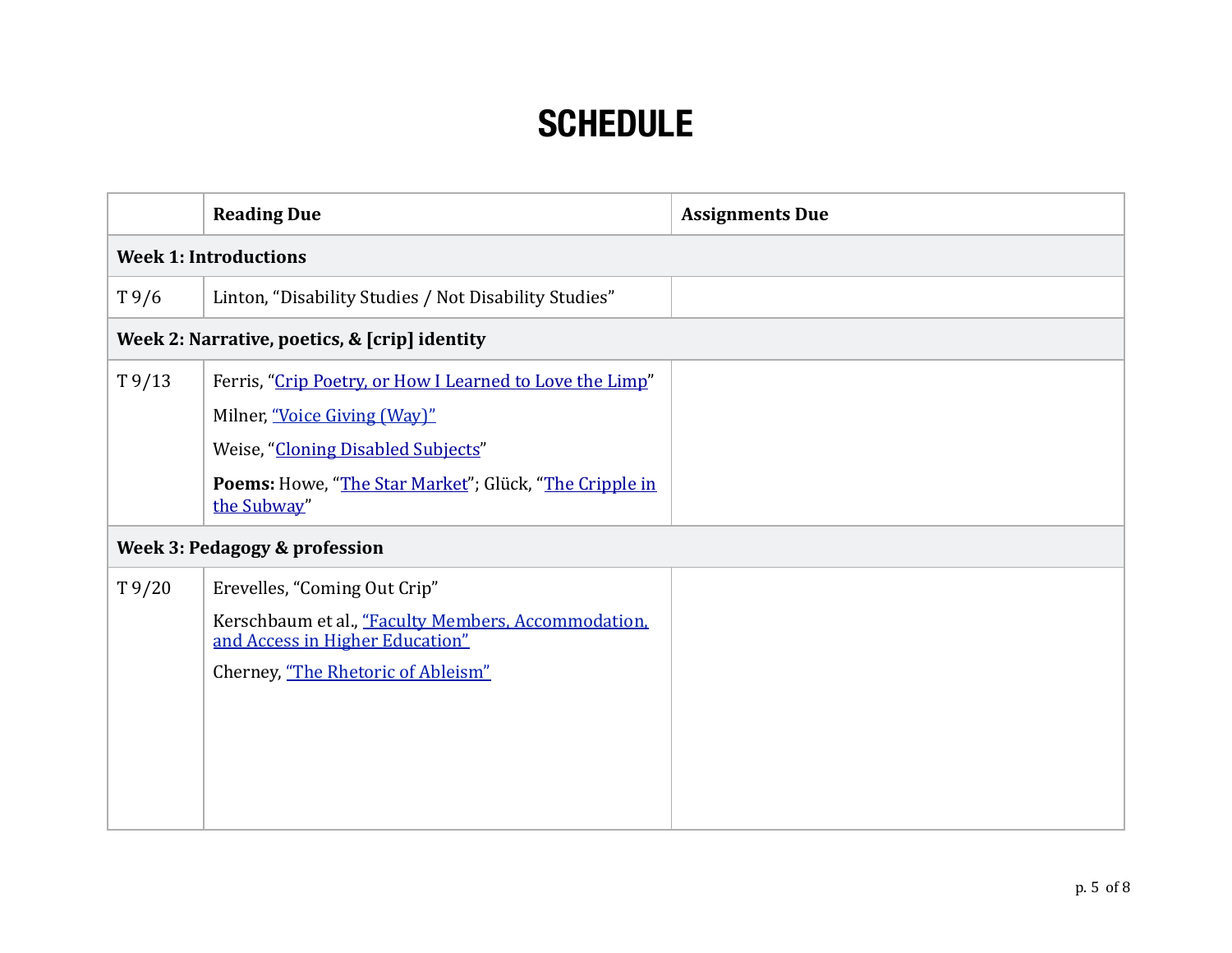| <b>Week 4: Theories of design</b>    |                                                                                                              |                                                                                                                                             |  |  |  |
|--------------------------------------|--------------------------------------------------------------------------------------------------------------|---------------------------------------------------------------------------------------------------------------------------------------------|--|--|--|
| T9/27                                | Hamraie, "Designing Collective Access"                                                                       |                                                                                                                                             |  |  |  |
|                                      | Cogdell, "Products or Bodies? Streamline Design and<br>Eugenics as Applied Biology"                          |                                                                                                                                             |  |  |  |
|                                      | Friedner, "Not-Understanding and Understanding: What<br>Do Epistemologies and Ontologies Do in Deaf Worlds?" |                                                                                                                                             |  |  |  |
| Week 5: Neurodivergent rhetorics     |                                                                                                              |                                                                                                                                             |  |  |  |
| T10/4                                | Price, "The Bodymind Problem and the Possibilities of<br>Pain"                                               | ** Michele Friedner will be presenting at the CSAS<br>Sound and South Asia Conference, held at the School of<br>Social Work on October 7-8. |  |  |  |
|                                      | Derby, "Accidents Happen"                                                                                    |                                                                                                                                             |  |  |  |
|                                      | McWade et al., "Mad Studies and Neurodiversity: A<br>Dialogue"                                               |                                                                                                                                             |  |  |  |
| Week 6: Guest speaker - Anne McGuire |                                                                                                              |                                                                                                                                             |  |  |  |
| T10/11                               | War on Autism: On the Cultural Logics of Normative<br>Violence                                               | ** Anne McGuire will also be delivering a lecture at<br>4pm in 3222 Angell Hall                                                             |  |  |  |
| Week 7                               |                                                                                                              |                                                                                                                                             |  |  |  |
| T10/18                               | <b>Fall break - NO CLASS</b>                                                                                 |                                                                                                                                             |  |  |  |
| <b>Week 8: Be/Coming</b>             |                                                                                                              |                                                                                                                                             |  |  |  |
| T10/25                               | Schalk, "Coming to Claim Crip"                                                                               | Proposals due (3-credit)                                                                                                                    |  |  |  |
|                                      | Kim, "Asexuality in Disability Narratives"                                                                   |                                                                                                                                             |  |  |  |
|                                      | Kafer, selections from Feminist, Queer, Crip                                                                 |                                                                                                                                             |  |  |  |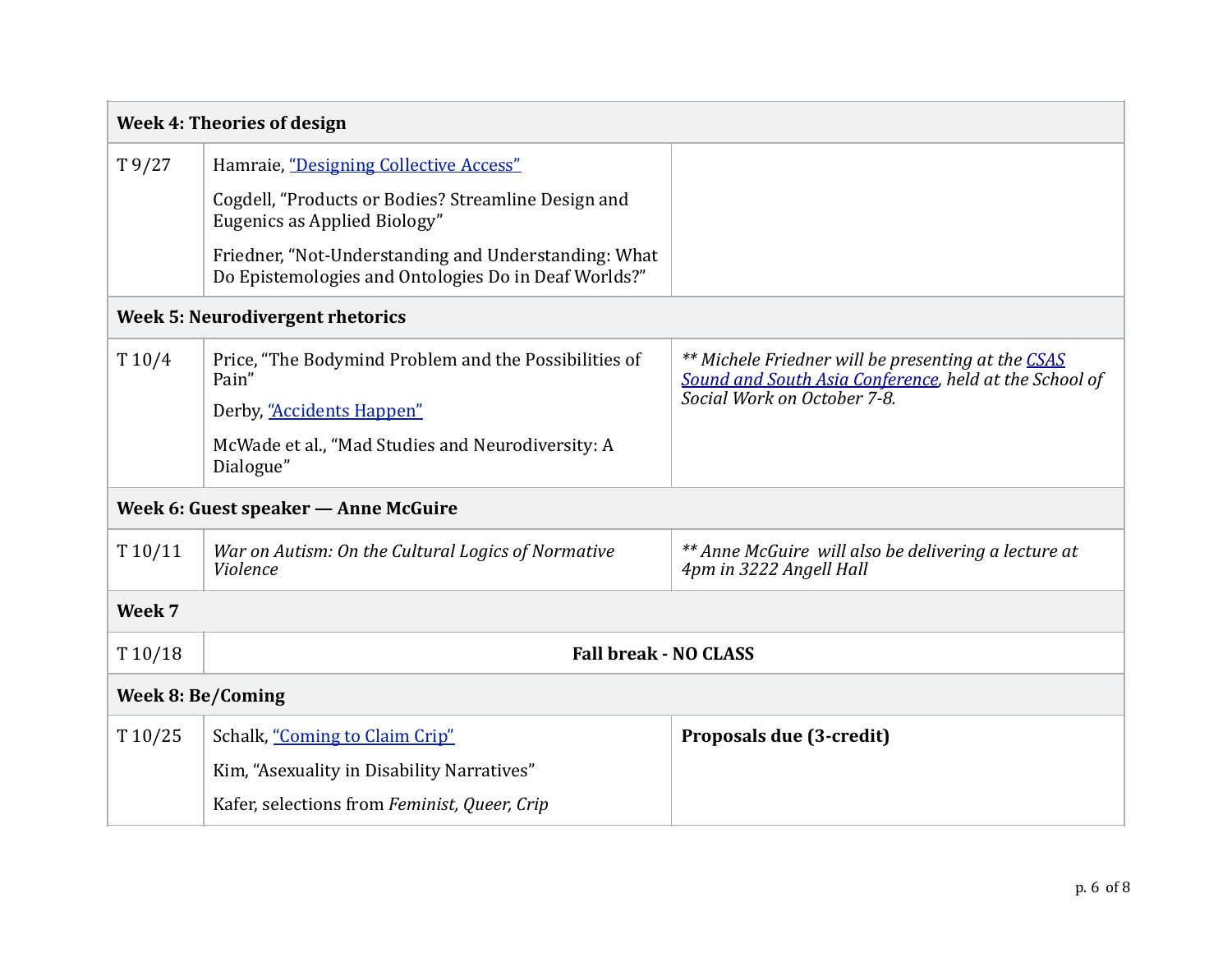| <b>Week 9: Disability histories</b>       |                                                                                              |                                                                                                                                                                                                                        |  |  |
|-------------------------------------------|----------------------------------------------------------------------------------------------|------------------------------------------------------------------------------------------------------------------------------------------------------------------------------------------------------------------------|--|--|
| T11/1                                     | OToole, Fading Scars: My Queer Disability History                                            | ** Julia Watts Belser will be delivering a lecture at 4pm<br>in Room 2022 in the 202 S. Thayer Building. Talk title:<br>"Disability and the Destruction of Jerusalem: Gender,<br>Sex, and Flesh in Rabbinic Narrative" |  |  |
| Week 10: Guest speaker-Christina Cedillo  |                                                                                              |                                                                                                                                                                                                                        |  |  |
| T11/8                                     | Dolmage, "Disability Studies Pedagogy, Usability and<br><b>Universal Design"</b>             |                                                                                                                                                                                                                        |  |  |
|                                           | Grinage, "Color Blindness, Unconscious Bias, and<br>Student Achievement in Suburban Schools" |                                                                                                                                                                                                                        |  |  |
|                                           | Edyburn, "Universal Design for Learning"                                                     |                                                                                                                                                                                                                        |  |  |
|                                           | Grace, "Cognitively Accessible Language"                                                     |                                                                                                                                                                                                                        |  |  |
| Week 11: Justice, pride, movement(s)      |                                                                                              |                                                                                                                                                                                                                        |  |  |
| T11/15                                    | Dunhamn et al., "Developing and Reflecting on a Black<br><b>Disability Studies Pedagogy"</b> |                                                                                                                                                                                                                        |  |  |
|                                           | Mingus, "Changing the Framework: Disability Justice"                                         |                                                                                                                                                                                                                        |  |  |
|                                           | Walker, "Neuroqueer: An Introduction"                                                        |                                                                                                                                                                                                                        |  |  |
|                                           | Nolan & McBride, "Embodied Semiosis"                                                         |                                                                                                                                                                                                                        |  |  |
| Week 12: Accessibility & digital rhetoric |                                                                                              |                                                                                                                                                                                                                        |  |  |
| T11/22                                    | Boyle & Rivers, "A Version of Access"                                                        |                                                                                                                                                                                                                        |  |  |
|                                           | Selections from Zdenek, Reading Sounds                                                       |                                                                                                                                                                                                                        |  |  |
|                                           | Selections from Pullin's Design Meets Disability                                             |                                                                                                                                                                                                                        |  |  |